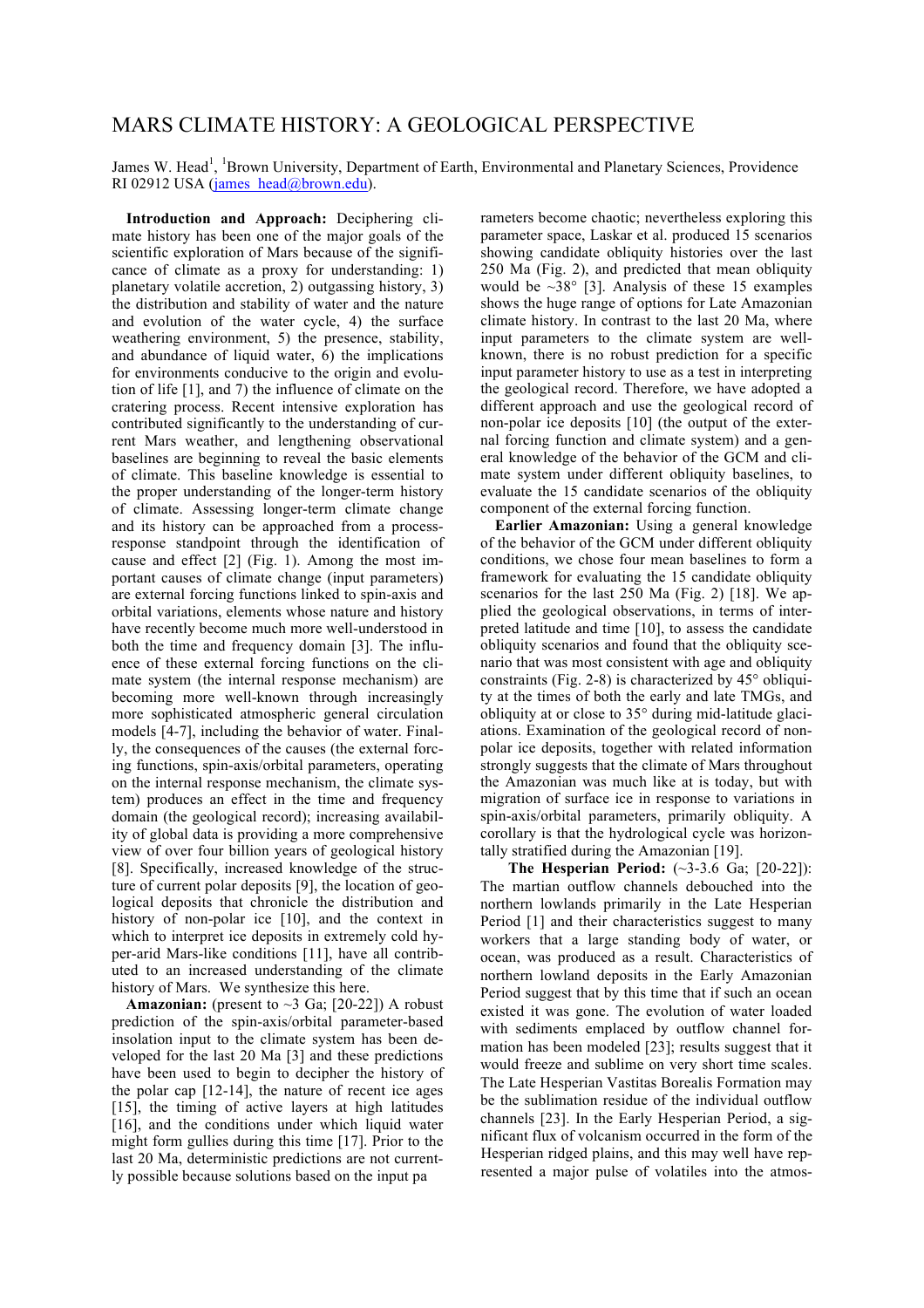phere [24-25]. In addition, there is clear evidence of interaction of these volcanic deposits and large volatile-rich deposits in the south polar region [26], causing melting and drainage of liquid water.

Over the last 80% of the history of Mars, permafrost and the cryosphere dominate the surface. Although there is compelling evidence that liquid water formed occasionally on the surface and moved locally, there is no compelling evidence that indicates that the global cryosphere was absent at any time throughout the most recent 80% of the history of Mars. Mars surface conditions appear to have been cold and dry throughout most of its history, very similar to the way they are now. Further evidence of this is the limited amount of aqueous chemical alteration detected from orbit [27] and in martian meteorites [28]. Obliquity extremes, and intrusive volcanic activity related to the two major rises, Tharsis and Elysium, appear to have redistributed some water but liquid water was transient on the surface for the vast majority of Mars' history.

**The Noachian Period:** (>3.6 Ga; [20-22]): Geological evidence has been cited to support a 'warm, wet' era [29] in the late Noachian Period (e.g., valley networks, degradation rates, etc.). Critical assessment of this evidence and new data lead to several scenarios for the emplacement style, location and fate of water on early Mars during the first 20% of its history, and the important transition to conditions similar to those of today. This traditional view has recently been challenged by several developments [19]: 1) The growing evidence that mineralogic indicators for early phyllosilicates (interpreted to support warm and wet surface conditions [30]) could also be explained by subsurface hydrothermal effects in an early period of high thermal flux [31]; 2) The difficulty of producing and maintaining an atmosphere that could lead to a warm and wet early Mars with pluvial activity [32]; 3) Evidence that south circumpolar ice deposits are consistent with cold lower latitude surface temperatures [33]; 4) The poor integration of the surface hydrologic system (valley networks, open-basin lakes [34- 35], suggesting short term activity, rather than long term integrated pluvial systems; 5) Emerging evidence in the Antarctic Dry Valleys that Mars-like fluvial and lacustrine activity can occur under surafce climate conditions with mean annual temperatures (MAT) well below  $0^{\circ}$ C [11]; 6) The possibility that surface drainage features could be explained by top-down transient atmospheric effects caused by punctuated volcanism during the late Noachian-early Hesperian (LN-EH) [36]. Three alternate scenarios for a "non-warm and wet" early Mars appear to be consistent with the six new developments outlined above [19]. Could Mars have been cold and dry or cold and wet, instead of the pluvial warm and wet early Mars envisioned by many [e.g., 29]? Our current data and analyses suggest that Mars was more likely to have been characterized by a "cold and icy" early history and a horizontally stratified hydrologic system throughout most of its history. In this scenario, the Hesperian represents a *perturbation* on the historically horizontally integrated hydrological system, rather than a *transition* from vertical integration to horizontal stratification. We continue to test these scenarios.



Fig. 1. Process-response framework for analysis of the climate system on Mars [2].



Fig. 2. Examples of possible evolution of Mars' obliquity over the past 250 Myr [3]. Numbered lines in 1 indicate four obliquity scenarios.

In contrast to a "warm and wet" early Mars climate scenario, recent Late Noachian GCMs [32,37] produce mean annual temperatures (MAT) well below 0°C. Above a few tens of millibars, atmospheric-surface coupling yields adiabatic cooling [3] and creates a highlands cold trap leading to a Late Noachian Icy Highlands (LNIH) climate model [32,37]. Melting to account for the abundant LN fluvial/lacustrine features comes from extreme variations in spin-axis/orbital paramenters and/or punctuated heating melting events such as impact or volcanism. The McMurdo Dry Valleys (MDV) provide a similar hyperarid, hypothermal environment, a -20°C mean annual temperature, adiabatic effects, and very limited melting. We examine the MDV hydrological system and cycle to gain insight into the possible configuration of the LNIH, and develop a conceptual model for Late Noachian Mars under MDV-like conditions [38].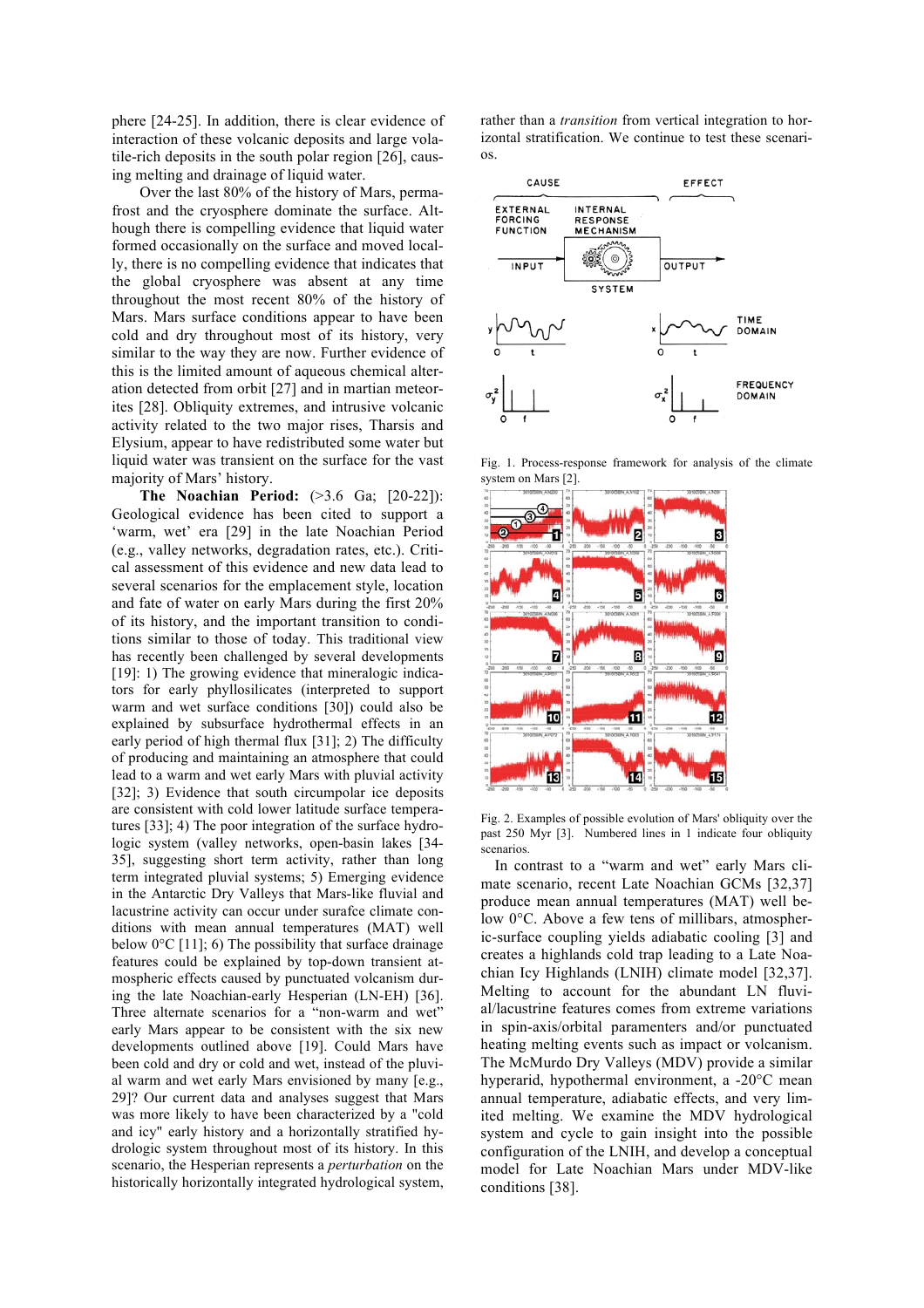**MDV Conditions and Application to the LNIH:** In the MDV, MAT are well below  $0^{\circ}$ C producing a regional permafrost layer and a horizontally stratified hydrologic system (Fig. 3). Snow and glacial ice provide the meltwater source. Top-down heating and melting of these ice deposits takes place when peak seasonal (PST) and peak daytime (PDT) temperatures are  $>0$ °C. Here we assume that the peak seasonal/daytime temperatures in the Late Noachian icy highlands model can rise above 0°C for limited periods and we explore the consequences of this scenario. The extended summer season on Mars approximately doubles the time when melting could take place. This meltwater forms a perched aquifer above the ice table aquilude. The resulting fluvial activity is ephemeral, but repeated yearly events can carve valleys and form lakes. Lakes are semi-permanent due to ice cover, and thus meltwater is stored there during periods when temperatures fall below 0°C. Variations in the hydrologic system are introduced by landscape-induced snow and ice dynamics (e.g., volume, altitude, and insolation geometry of flowing ice) and by small fluctuations in input parameters to solar insolation (e.g., spin axis/orbital parameters).

In the LNIH scenario, the southern hemisphere uplands would be blanketed by a layer of ice and snow tens to hundreds of meters thick [39] and snow would concentrate at high altitudes above the +1.0 km surface ice stability line (Figs. 4-5) [32]. Below this altitude, snow and ice could also accumulate on local highs depending on local and regional topography and atmospheric circulation patterns [40]. In a steady-state situation, any surface liquid water at low-altitudes (equatorial and northern lowlands) would rapidly freeze, sublimate, and be transported back to the southern high altitudes, replenishing the snow and ice cover. The upper part of the regolith below the surface ice stability line would be dry above the top of the ice table to a depth determined by diffusive equilibrium with the atmosphere. The Noachian hydrologic system would be horizontally stratified due to the global permafrost aquiclude (Fig. 2). Repeated seasonal melting would cause warming of the cryosphere but the melting isotherm would be unlikely to penetrate deep into/through the km-thick cryosphere.

**Derivation of Meltwater:** 1) Regional snow and ice deposits above the surface ice stability line (Fig. 4) would undergo altitude/latitude dependent warming during each Mars summer (about 6 Earth months); 2) meltwater runoff from the ice sheet would drain and flow downslope to the edge of the ice sheet, where meltwater channels would encounter Noachian cratered terrain topography and flow across the surface forming valley networks, and around and into craters, forming closed-basin and open-basin lakes; fluvial drainage systems on top of aquicludes would be extensive, but might be poorly integrated; 3) snow and ice accumulations below the snowline would also undergo melting, producing a

more integrated drainage system controlled by the presence of snow; 4) seasonal top-down heating and melting of the top tens of meters of continuous ice would produce a volume of water, based on inferred ice sheet size [39], well in excess of the total volume interpreted to have occupied open-basin/closed basin lakes [41].

**Hydrological System and Cycle:** 1) Meltwater would initially infiltrate into and erode the dry regolith to the top of the ice table, producing a perched aquifer and more efficient lateral erosion than deeper infiltration [42]; 2) time periods above  $0^{\circ}$ C would be long enough to cause extensive melting and runoff; 3) this Noachian icy highlands, atmospheric-surface coupling induced, adiabatic cooling effect-dominated water cycle would persist until MAT dropped to below 0°C; 4) once MAT returned to values well below 0°C at the end of warming, lower altitude/latitude snow and ice would sublimate and return to high altitudes as snow to re-establish the nominal Noachian icy highlands climate regional snow and ice deposits.

**Noachian Ice Sheet Melting: Fluvial Processes:** Surface melting of a Noachian ice sheet has the following consequences (Fig. 4): 1) meltwater is focused in streams near the edge of the ice sources and overland flow is thus limited to the location of the channels at the edge of the ice sheet; 2) streams therefore may be of low order (due to being linked to individual ice sheet drainage channels, not integrated overland flow) and poorly integrated with widths and depths significantly influenced by the shallow ice table [42]; 3) sediments are pre-processed by impact cratering, volcanic, and eolian processes; the source rocks are already highly modified; 4) stream activity acts to further physically alter the sediments, producing sorting and rounding; 5) in streams, the hyporheic zone (Fig. 3) defines the focus for chemical and isotopic exchange, and chemical weathering; 6) if simple life existed on Mars at this time, ecosystem development might be focused in streams during wet periods; on longer time scales these deposits might become ecological legacies for the sustenance and reactivation of ecosystems; 7) inter-stream areas are not significantly influenced by the fluvial phase and thus net erosion rates are minimal there and for the terrain in general.

**Noachian Ice Sheet melting: Lacustrine processes:** Transported meltwater collects and resides in lacustrine environments: 1) Streams drain into local lows to form ponds and lakes, predominantly in intercrater and intracrater regions; 2) local ponds form in irregular lows from peak discharge drainage; these could contain significant amounts of solutes from erosion of surface salts and from water flushed from the hyporheic zone; 3) some depressions (typically impact craters) fill with water, breach the rim crest and drain, creating open-basin lakes; 4) closedbasin lakes (also often in craters) are formed when water flux is insufficient to fill the depression; 5)